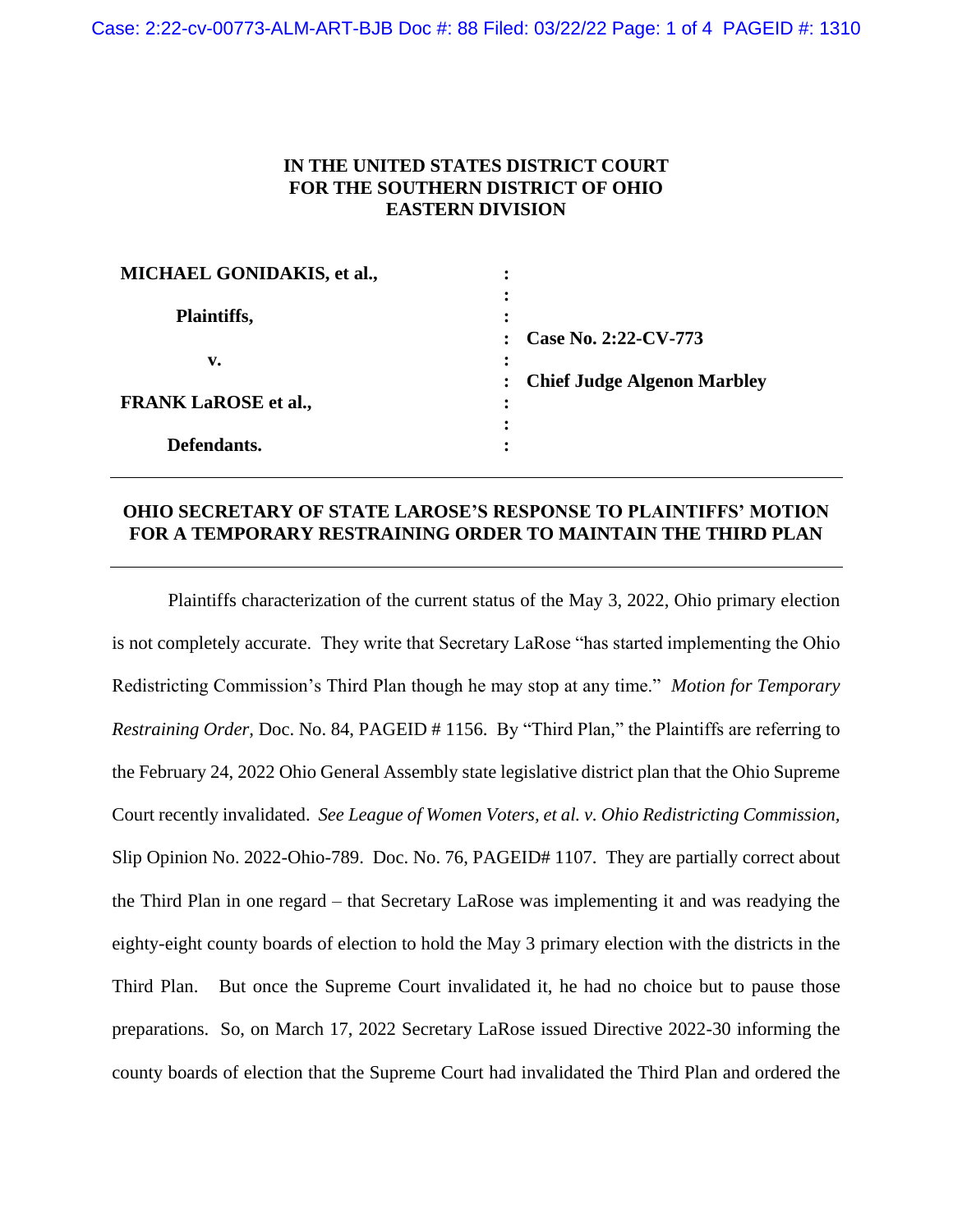Ohio Redistricting Commission to adopt a new one by March 28, 2022. *See,* Exhibit A*,* Directive 2022-30. As a result of the Court's Order, he instructed boards that they are prohibited from altering or sending ballots and that they must pause reprogramming of voter registration tabulating systems until his Office provides additional instruction. *Id.* 

The Secretary was clear about his reason for doing so: this case. *Id.* When the Secretary issued the Directive, the Plaintiffs had just filed "Gonidakis Plaintiffs' Additional Notice That They Seek the Third Plan". Doc. 72. With Plaintiffs' Notice still pending even after the Supreme Court ruled, the Secretary rightfully pressed "pause" on holding the May 3 primary with the legislative districts in the Third Plan. Thus, the current status quo of the Third Plan is just that: on pause. So, to be completely accurate, it is not that the Secretary *may* stop implementing the Third Plan at any time, he already has paused implementing it. Exh. A. Of course, given that boards of election had been preparing for the May 3 primary election using the Third Plan for nearly three weeks, significant progress had been made in that regard and the boards of election would have been ready to hold the election using the districts in the Third Plan. Doc. 70-2, Directive 2022-26.

But, Ohio's primary election could only remain on pause for so long. Early in-person voting for Ohio's May 3, 2022, primary election begins on April 5, 2022. *See* R.C. 3509.01. Before that, boards of election must prepare and begin mailing Uniformed and Overseas Citizens Absentee Voting Act ("UOCAVA") absentee ballots. *Id.* Though the Secretary negotiated an agreement with the Department of Justice which would give Ohio's boards of elections until April 5, 2022, at the latest to complete mailing UOCAVA ballots for which applications have already been received, the process for preparing and sending ballots takes time. *See* Exhibit B, Amanda Grandjean Affidavit, ¶ 17. There are a limited number of vendors certified in the State of Ohio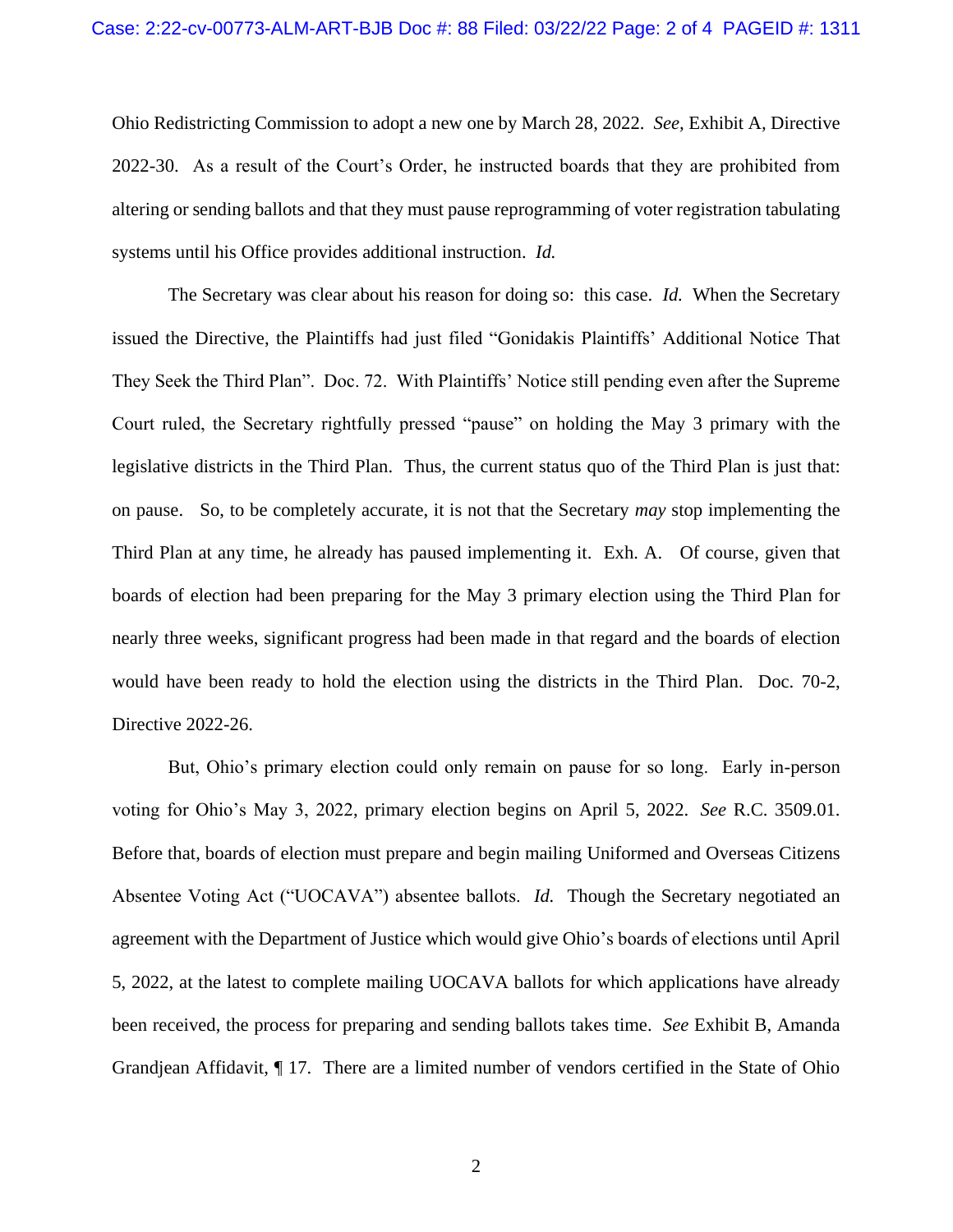that can reprogram the voting machines which produce ballots and on which early votes are cast. *Id.*,  $\P$  24. In order to reprogram all of the relevant voting systems in time for early in-person voting on April 5, 2022, let alone sending UOCAVA ballots out before that deadline, the vendors need the May 3 primary ballot to be **final** (e.g., with or without General Assembly races) by Wednesday March 23, 2022. *Id.*,  $\P\P$  23-24. By no later than the close of business tomorrow, Wednesday, March 23, the Secretary *must* issue instructions to the county boards of elections on whether to retain or remove the General Assembly races from their primary election ballots *Id.<sup>1</sup>*

The Secretary and the boards of election were (and as of this date still are) ready to proceed with the May 3 primary election using the legislative districts in the Third Plan. More than anything, the Secretary and the county boards of election need finality on what races to include on the primary election ballot. In deference to what this court might rule on Plaintiffs' motion, he has paused the boards' final preparation of their primary election ballots. The Secretary recognizes that absent a *very* prompt ruling from this court granting Plaintiffs' the relief they seek, then pursuant to the Supreme Court of Ohio's ruling invalidating the Third Plan, he will have to instruct the boards of election to proceed with the 2022 primary election without the state legislative races being part of that election.

Respectfully submitted,

## OHIO ATTORNEY GENERAL

*/s/ Jonathan D. Blanton* JONATHAN D. BLANTON (0070035) Deputy Attorney General JULIE M. PFEIFFER\* (0069762) \**Counsel of Record* MICHAEL A. WALTON (0092201) Assistant Attorneys General Constitutional Offices Section

 $\overline{a}$ 

<sup>&</sup>lt;sup>1</sup> It will probably take the county boards of election several days to remove the General Assembly races from their primary election ballots.